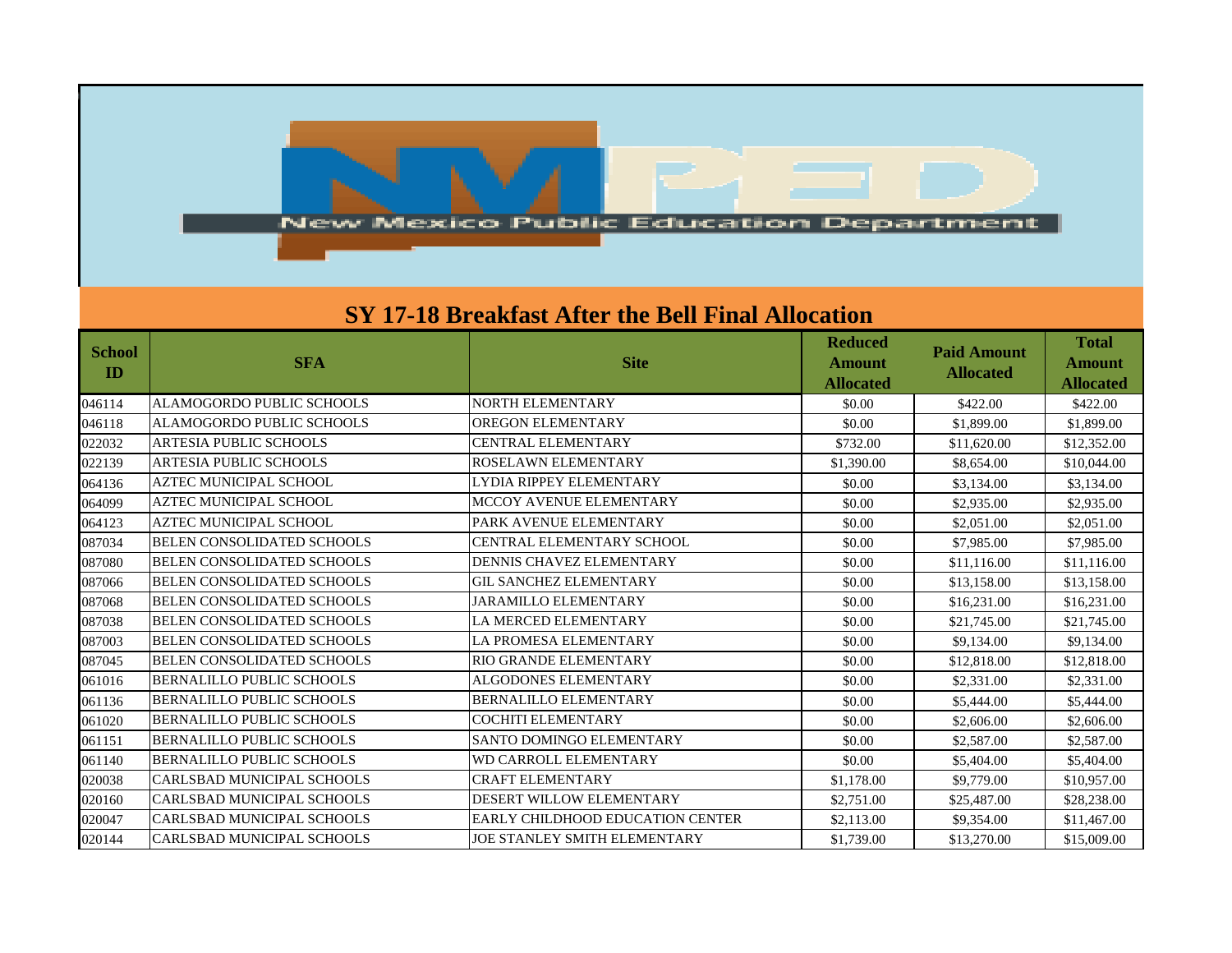| SY 17-18 Breakfast After the Bell Final Allocation |                                                 |                                                  |                                              |                                        |                                            |
|----------------------------------------------------|-------------------------------------------------|--------------------------------------------------|----------------------------------------------|----------------------------------------|--------------------------------------------|
| <b>School</b><br>ID                                | <b>SFA</b>                                      | <b>Site</b>                                      | <b>Reduced</b><br><b>Amount</b><br>Allocated | <b>Paid Amount</b><br><b>Allocated</b> | <b>Total</b><br>Amount<br><b>Allocated</b> |
| 067026                                             | <b>CENTRAL CONSOLIDATED</b>                     | EVA B. STOKELY ELEMENTARY                        | \$0.00                                       | \$5,884.00                             | \$5,884.00                                 |
| 067060                                             | <b>CENTRAL CONSOLIDATED</b>                     | <b>JUDY NELSON ELEMENTARY</b>                    | \$0.00                                       | \$8,251.00                             | \$8,251.00                                 |
| 067038                                             | CENTRAL CONSOLIDATED                            | <b>KIRTLAND ELEMENTARY</b>                       | \$0.00                                       | \$11,475.00                            | \$11,475.00                                |
| 067110                                             | <b>CENTRAL CONSOLIDATED</b>                     | <b>MESA ELEMENTARY</b>                           | \$0.00                                       | \$6,003.00                             | \$6,003.00                                 |
| 067114                                             | CENTRAL CONSOLIDATED                            | NASCHITTI ELEMENTARY                             | \$0.00                                       | \$3,089.00                             | \$3,089.00                                 |
| 067116                                             | <b>CENTRAL CONSOLIDATED</b>                     | NEWCOMB ELEMENTARY                               | \$0.00                                       | \$8,125.00                             | \$8,125.00                                 |
| 067152                                             | <b>CENTRAL CONSOLIDATED</b>                     | NIZHONI ELEMENTARY                               | \$0.00                                       | \$9,088.00                             | \$9,088.00                                 |
| 067075                                             | <b>CENTRAL CONSOLIDATED</b>                     | <b>OJO AMARILLO ELEMENTARY</b>                   | \$0.00                                       | \$6,410.00                             | \$6,410.00                                 |
| 053036                                             | CHAMA VALLEY INDEPENDENT SCHOOLS                | <b>CHAMA ELEMENTARY</b>                          | \$0.00                                       | \$1,295.00                             | \$1,295.00                                 |
| 053064                                             | CHAMA VALLEY INDEPENDENT SCHOOLS                | TIERRA AMARILLA ELEMENTARY                       | \$0.00                                       | \$5,831.00                             | \$5,831.00                                 |
| 012042                                             | CLOVIS MUNCIPAL SCHOOLS                         | ARTS ACADEMY AT BELLA VISTA                      | \$0.00                                       | \$14,406.00                            | \$14,406.00                                |
| 012040                                             | CLOVIS MUNCIPAL SCHOOLS                         | <b>BARRY ELEMENTARY</b>                          | \$0.00                                       | \$16,275.00                            | \$16,275.00                                |
| 012068                                             | CLOVIS MUNCIPAL SCHOOLS                         | <b>CAMEO ELEMENTARY</b>                          | \$0.00                                       | \$11,944.00                            | \$11,944.00                                |
| 012058                                             | CLOVIS MUNCIPAL SCHOOLS                         | HIGHLAND ELEMENTARY                              | \$0.00                                       | \$12,152.00                            | \$12,152.00                                |
| 012066                                             | <b>CLOVIS MUNCIPAL SCHOOLS</b>                  | <b>JAMES BICKLEY ELEMENTARY</b>                  | \$0.00                                       | \$13,384.00                            | \$13,384.00                                |
| 012072                                             | <b>CLOVIS MUNCIPAL SCHOOLS</b>                  | LA CASITA ELEMENTARY                             | \$0.00                                       | \$9,970.00                             | \$9,970.00                                 |
| 012080                                             | <b>CLOVIS MUNCIPAL SCHOOLS</b>                  | LINCOLN JACKSON FAMILY CENTER                    | \$0.00                                       | \$2,464.00                             | \$2,464.00                                 |
| 012084                                             | <b>CLOVIS MUNCIPAL SCHOOLS</b>                  | <b>LOCKWOOD ELEMENTARY</b>                       | \$0.00                                       | \$12,014.00                            | \$12,014.00                                |
| 012122                                             | <b>CLOVIS MUNCIPAL SCHOOLS</b>                  | PARKVIEW ELEMENTARY                              | \$0.00                                       | \$18,018.00                            | \$18,018.00                                |
| 024023                                             | COBRE CONSOLIDATED SCHOOL DISTRICT              | <b>BAYARD ELEMENTARY</b>                         | \$0.00                                       | \$6,984.00                             | \$6,984.00                                 |
| 024033                                             | COBRE CONSOLIDATED SCHOOL DISTRICT              | <b>CENTRAL ELEMENTARY</b>                        | \$0.00                                       | \$9,291.00                             | \$9,291.00                                 |
| 024059                                             | COBRE CONSOLIDATED SCHOOL DISTRICT              | <b>HURLEY ELEMENTARY</b>                         | \$0.00                                       | \$5,931.00                             | \$5,931.00                                 |
| 024143                                             | COBRE CONSOLIDATED SCHOOL DISTRICT              | SAN LORENZO ELEMENTARY                           | \$0.00                                       | \$2,268.00                             | \$2,268.00                                 |
| 634000                                             | CROWNPOINT COMMUNITY SCHOOL<br>TIISTIOOZIBIOLTA | T'IISTS'OOZI BI'O'LT Crownpoint Community School | \$0.00                                       | \$3,750.00                             | \$3,750.00                                 |
| 006043                                             | DEXTER CONSOLIDATED SCHOOLS                     | <b>DEXTER ELEMENTARY</b>                         | \$2,225.00                                   | \$23,487.00                            | \$25,712.00                                |
| 054044                                             | <b>DULCE INDEPENDENT SCHOOLS</b>                | <b>DULCE ELEMENTARY</b>                          | \$0.00                                       | \$24,110.00                            | \$24,110.00                                |
| 055005                                             | ESPANOLA PUBLIC SCHOOLS                         | <b>ABIOUIU ELEMENTARY</b>                        | \$0.00                                       | \$2,812.00                             | \$2,812.00                                 |
| 055015                                             | ESPANOLA PUBLIC SCHOOLS                         | <b>ALCALDE ELEMENTARY</b>                        | \$0.00                                       | \$4,170.00                             | \$4,170.00                                 |
| 055039                                             | ESPANOLA PUBLIC SCHOOLS                         | <b>CHIMAYO ELEMENTARY</b>                        | \$0.00                                       | \$3,624.00                             | \$3,624.00                                 |
| 055053                                             | ESPANOLA PUBLIC SCHOOLS                         | EUTIMIO "TIM" SALAZAR III FAIRVIEW               | \$0.00                                       | \$9,013.00                             | \$9,013.00                                 |
| 055059                                             | ESPANOLA PUBLIC SCHOOLS                         | HERNANDEZ ELEMENTARY                             | \$0.00                                       | \$3,225.00                             | \$3,225.00                                 |
| 055048                                             | ESPANOLA PUBLIC SCHOOLS                         | <b>JAMES RODRIGUEZ ELEMENTARY</b>                | \$0.00                                       | \$7,889.00                             | \$7,889.00                                 |
| 055142                                             | <b>ESPANOLA PUBLIC SCHOOLS</b>                  | <b>LOS NINOS KINDERGARTEN</b>                    | \$0.00                                       | \$3,686.00                             | \$3,686.00                                 |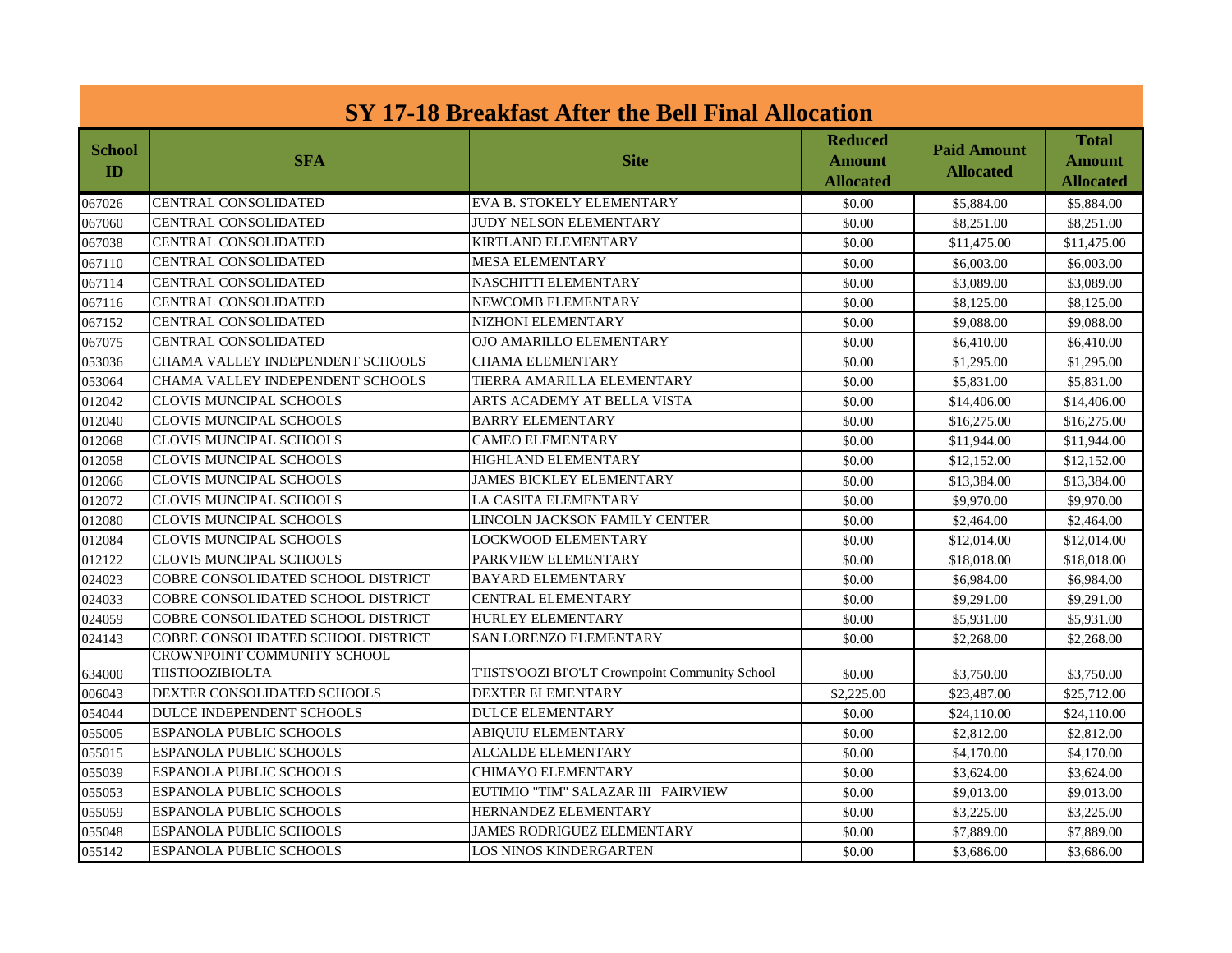| SY 17-18 Breakfast After the Bell Final Allocation |                                       |                                 |                                       |                                        |                                            |
|----------------------------------------------------|---------------------------------------|---------------------------------|---------------------------------------|----------------------------------------|--------------------------------------------|
| <b>School</b><br>ID                                | <b>SFA</b>                            | <b>Site</b>                     | Reduced<br><b>Amount</b><br>Allocated | <b>Paid Amount</b><br><b>Allocated</b> | <b>Total</b><br>Amount<br><b>Allocated</b> |
| 055144                                             | ESPANOLA PUBLIC SCHOOLS               | <b>SAN JUAN ELEMENTARY</b>      | \$0.00                                | \$6,204.00                             | \$6,204.00                                 |
| 055145                                             | ESPANOLA PUBLIC SCHOOLS               | <b>TONY QUINTANA</b>            | \$0.00                                | \$4,730.00                             | \$4,730.00                                 |
| 055169                                             | ESPANOLA PUBLIC SCHOOLS               | <b>VELARDE ELEMENTARY</b>       | \$0.00                                | \$1,969.00                             | \$1,969.00                                 |
| 065015                                             | <b>FARMINGTON MUNICIPAL SCHOOLS</b>   | <b>ANIMAS ELEMENTARY</b>        | \$0.00                                | \$9,926.00                             | \$9,926.00                                 |
| 065017                                             | <b>FARMINGTON MUNICIPAL SCHOOLS</b>   | <b>APACHE ELEMENTARY</b>        | \$0.00                                | \$10,903.00                            | \$10,903.00                                |
| 065019                                             | FARMINGTON MUNICIPAL SCHOOLS          | <b>BLUFFVIEW ELEMENTARY</b>     | \$0.00                                | \$11,762.00                            | \$11,762.00                                |
| 065056                                             | <b>FARMINGTON MUNICIPAL SCHOOLS</b>   | <b>CATE CENTER PRE K</b>        | \$0.00                                | \$3,953.00                             | \$3,953.00                                 |
| 065038                                             | <b>FARMINGTON MUNICIPAL SCHOOLS</b>   | ESPERANZA ELEMENTARY            | \$0.00                                | \$15,596.00                            | \$15,596.00                                |
| 065055                                             | <b>FARMINGTON MUNICIPAL SCHOOLS</b>   | FARMINGTON PRESCHOOL            | \$0.00                                | \$3,052.00                             | \$3,052.00                                 |
| 065095                                             | <b>FARMINGTON MUNICIPAL SCHOOLS</b>   | MCCORMICK ELEMENTARY            | \$0.00                                | \$13,270.00                            | \$13,270.00                                |
| 065100                                             | FARMINGTON MUNICIPAL SCHOOLS          | MCKINLEY ELEMENTARY             | \$0.00                                | \$7,404.00                             | \$7,404.00                                 |
| 016051                                             | FORT SUMNER MUNICIPAL SCHOOLS         | FORT SUMNER ELEMENTARY          | \$199.00                              | \$1,855.00                             | \$2,054.00                                 |
| 019016                                             | <b>GADSDEN INDEPENDENT SCHOOLS</b>    | <b>ANTHONY ELEMENTARY</b>       | \$0.00                                | \$4,741.00                             | \$4,741.00                                 |
| 019020                                             | <b>GADSDEN INDEPENDENT SCHOOLS</b>    | <b>BERINO ELEMENTARY</b>        | \$0.00                                | \$6,461.00                             | \$6,461.00                                 |
| 019030                                             | <b>GADSDEN INDEPENDENT SCHOOLS</b>    | CHAPARRAL ELEMENTARY            | \$0.00                                | \$6,409.00                             | \$6,409.00                                 |
| 019040                                             | <b>GADSDEN INDEPENDENT SCHOOLS</b>    | <b>DESERT TRAILS ELEMENTARY</b> | \$0.00                                | \$6,323,00                             | \$6,323.00                                 |
| 019035                                             | <b>GADSDEN INDEPENDENT SCHOOLS</b>    | DESERT VIEW ELEMENTARY          | \$0.00                                | \$5,766.00                             | \$5,766.00                                 |
| 019017                                             | <b>GADSDEN INDEPENDENT SCHOOLS</b>    | <b>GADSDEN ELEMENTARY</b>       | \$0.00                                | \$6,185.00                             | \$6,185.00                                 |
| 019076                                             | GADSDEN INDEPENDENT SCHOOLS           | <b>LA UNION ELEMENTARY</b>      | \$0.00                                | \$3,836.00                             | \$3,836.00                                 |
| 019086                                             | <b>GADSDEN INDEPENDENT SCHOOLS</b>    | LOMA LINDA ELEMENTARY           | \$0.00                                | \$4,417.00                             | \$4,417.00                                 |
| 019104                                             | <b>GADSDEN INDEPENDENT SCHOOLS</b>    | <b>MESQUITE ELEMENTARY</b>      | \$0.00                                | \$4,081.00                             | \$4,081.00                                 |
| 019120                                             | <b>GADSDEN INDEPENDENT SCHOOLS</b>    | NORTH VALLEY ELEMENTARY         | \$0.00                                | \$4,587.00                             | \$4,587.00                                 |
| 019140                                             | <b>GADSDEN INDEPENDENT SCHOOLS</b>    | <b>RIVERSIDE ELEMENTARY</b>     | \$0.00                                | \$7,303.00                             | \$7,303.00                                 |
| 019008                                             | <b>GADSDEN INDEPENDENT SCHOOLS</b>    | <b>SANTA TERESA ELEMENTARY</b>  | \$0.00                                | \$7,123.00                             | \$7,123.00                                 |
| 019013                                             | <b>GADSDEN INDEPENDENT SCHOOLS</b>    | <b>SUNLAND PARK ELEMENTARY</b>  | \$0.00                                | \$3,843.00                             | \$3,843.00                                 |
| 019009                                             | <b>GADSDEN INDEPENDENT SCHOOLS</b>    | <b>SUNRISE ELEMENTARY</b>       | \$0.00                                | \$5,539.00                             | \$5,539.00                                 |
| 019001                                             | <b>GADSDEN INDEPENDENT SCHOOLS</b>    | <b>VADO ELEMENTARY</b>          | \$0.00                                | \$5,532.00                             | \$5,532.00                                 |
| 019025                                             | <b>GADSDEN INDEPENDENT SCHOOLS</b>    | YUCCA HEIGHTS ELEMENTARY        | \$0.00                                | \$6,778.00                             | \$6,778.00                                 |
| 043034                                             | GALLUP MCKINLEY COUNTY SCHOOLS        | CATHERINE A. MILLER ELEMENTARY  | \$0.00                                | \$5,633.00                             | \$5,633.00                                 |
| 043030                                             | GALLUP MCKINLEY COUNTY SCHOOLS        | <b>CHEE DODGE ELEMENTARY</b>    | \$0.00                                | \$4,389.00                             | \$4,389.00                                 |
| 043038                                             | <b>GALLUP MCKINLEY COUNTY SCHOOLS</b> | <b>CROWNPOINT ELEMENTARY</b>    | \$0.00                                | \$4,776.00                             | \$4,776.00                                 |
| 043160                                             | <b>GALLUP MCKINLEY COUNTY SCHOOLS</b> | DAVID SKEET ELEMENTARY          | \$0.00                                | \$2,959.00                             | \$2,959.00                                 |
| 043062                                             | <b>GALLUP MCKINLEY COUNTY SCHOOLS</b> | <b>INDIAN HILLS ELEMENTARY</b>  | \$0.00                                | \$4,529.00                             | \$4,529.00                                 |
| 043066                                             | <b>GALLUP MCKINLEY COUNTY SCHOOLS</b> | <b>JEFFERSON ELEMENTARY</b>     | \$0.00                                | \$4,828.00                             | \$4,828.00                                 |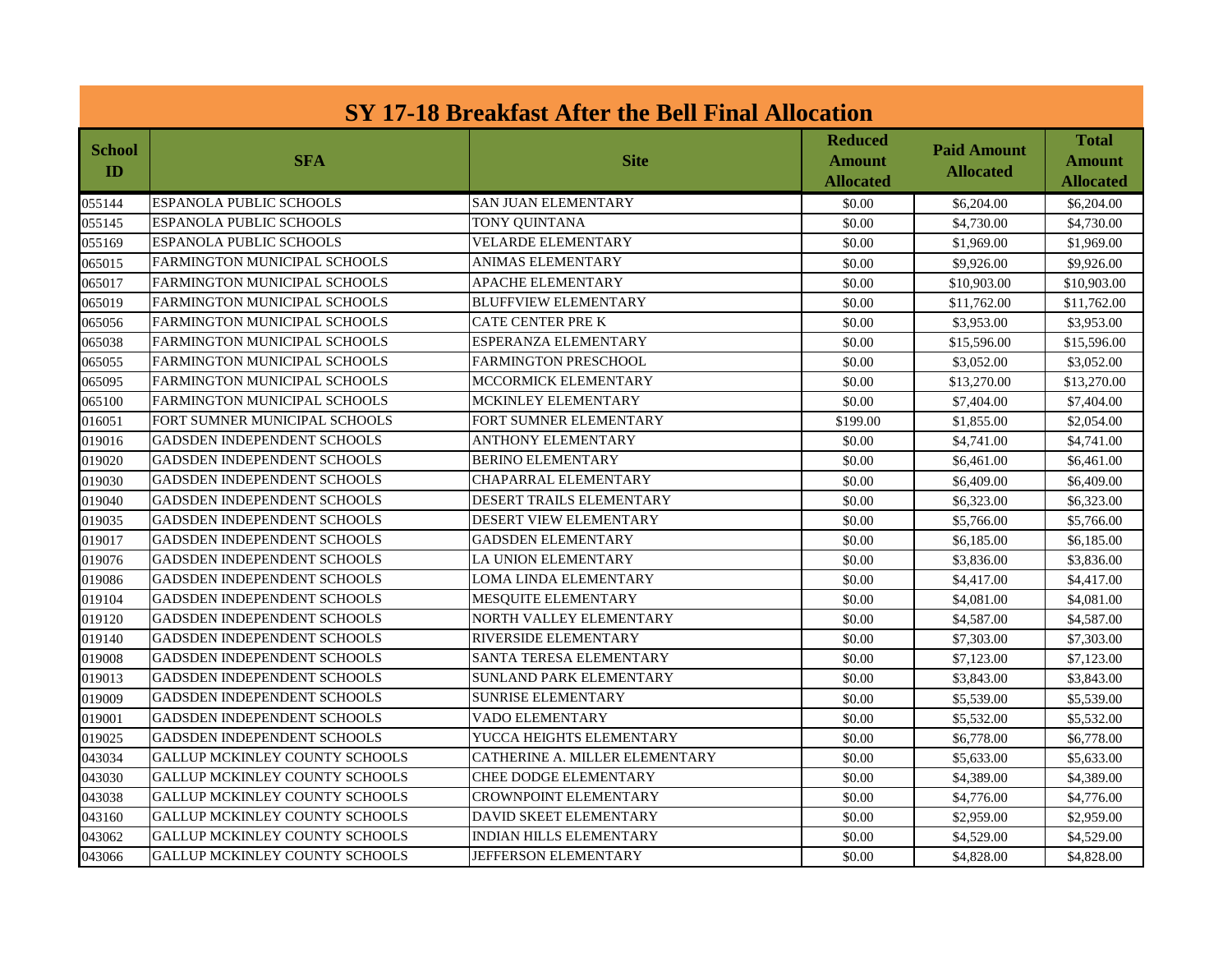| SY 17-18 Breakfast After the Bell Final Allocation |                                       |                                    |                                       |                                        |                                     |
|----------------------------------------------------|---------------------------------------|------------------------------------|---------------------------------------|----------------------------------------|-------------------------------------|
| <b>School</b><br>ID                                | <b>SFA</b>                            | <b>Site</b>                        | <b>Reduced</b><br>Amount<br>Allocated | <b>Paid Amount</b><br><b>Allocated</b> | Total<br>Amount<br><b>Allocated</b> |
| 043158                                             | <b>GALLUP MCKINLEY COUNTY SCHOOLS</b> | <b>JUAN DE ONATE ELEMENTARY</b>    | \$0.00                                | \$2,347.00                             | \$2,347.00                          |
| 043077                                             | GALLUP MCKINLEY COUNTY SCHOOLS        | <b>LINCOLN ELEMENTARY</b>          | \$0.00                                | \$3,686.00                             | \$3,686.00                          |
| 043079                                             | <b>GALLUP MCKINLEY COUNTY SCHOOLS</b> | <b>NAVAJO ELEMENTARY</b>           | \$0.00                                | \$3,953.00                             | \$3,953.00                          |
| 043132                                             | <b>GALLUP MCKINLEY COUNTY SCHOOLS</b> | <b>RAMAH ELEMENTARY</b>            | \$0.00                                | \$2,594.00                             | \$2,594.00                          |
| 043138                                             | <b>GALLUP MCKINLEY COUNTY SCHOOLS</b> | <b>ROCKY VIEW ELEMENTARY</b>       | \$0.00                                | \$5,128.00                             | \$5,128.00                          |
| 043135                                             | <b>GALLUP MCKINLEY COUNTY SCHOOLS</b> | ROOSEVELT ELEMENTARY               | \$0.00                                | \$3,021.00                             | \$3,021.00                          |
| 043152                                             | <b>GALLUP MCKINLEY COUNTY SCHOOLS</b> | STAGECOACH ELEMENTARY              | \$0.00                                | \$4,622.00                             | \$4,622.00                          |
| 043162                                             | <b>GALLUP MCKINLEY COUNTY SCHOOLS</b> | THOREAU ELEMENTARY                 | \$0.00                                | \$4,960.00                             | \$4,960.00                          |
| 043091                                             | <b>GALLUP MCKINLEY COUNTY SCHOOLS</b> | TOBE TURPEN ELEMENTARY             | \$0.00                                | \$6,458.00                             | \$6,458,00                          |
| 043164                                             | <b>GALLUP MCKINLEY COUNTY SCHOOLS</b> | TOHATCHI ELEMENTARY                | \$0.00                                | \$3,304.00                             | \$3,304.00                          |
| 043170                                             | <b>GALLUP MCKINLEY COUNTY SCHOOLS</b> | TWIN LAKES ELEMENTARY              | \$0.00                                | \$2,875.00                             | \$2,875.00                          |
| 043173                                             | <b>GALLUP MCKINLEY COUNTY SCHOOLS</b> | <b>WASHINGTON ELEMENTARY</b>       | \$0.00                                | \$2,258.00                             | \$2,258.00                          |
| 088915                                             | <b>GRANTS CIBOLA COUNTY SCHOOLS</b>   | <b>BLUEWATER ELEMENTARY</b>        | \$0.00                                | \$3,043.00                             | \$3,043.00                          |
| 088038                                             | <b>GRANTS CIBOLA COUNTY SCHOOLS</b>   | <b>CUBERO ELEMENTARY</b>           | \$0.00                                | \$9,475.00                             | \$9,475.00                          |
| 088099                                             | <b>GRANTS CIBOLA COUNTY SCHOOLS</b>   | <b>MESA VIEW ELEMENTARY</b>        | \$0.00                                | \$13,230.00                            | \$13,230.00                         |
| 088104                                             | <b>GRANTS CIBOLA COUNTY SCHOOLS</b>   | <b>MILAN ELEMENTARY</b>            | \$0.00                                | \$13,013.00                            | \$13,013.00                         |
| 088106                                             | <b>GRANTS CIBOLA COUNTY SCHOOLS</b>   | MOUNT TAYLOR ELEMENTARY            | \$0.00                                | \$15,414.00                            | \$15,414.00                         |
| 088152                                             | <b>GRANTS CIBOLA COUNTY SCHOOLS</b>   | <b>SAN RAFAEL ELEMENTARY</b>       | \$0.00                                | \$1,852.00                             | \$1,852.00                          |
| 088155                                             | <b>GRANTS CIBOLA COUNTY SCHOOLS</b>   | SEBOYETA ELEMENTARY                | \$0.00                                | \$1,257.00                             | \$1,257.00                          |
| 005054                                             | <b>HAGERMAN MUNICIPAL SCHOOLS</b>     | HAGERMAN ELEMENTARY                | \$0.00                                | \$13,741.00                            | \$13,741.00                         |
| 033172                                             | <b>HOBBS MUNCIPAL SCHOOLS</b>         | <b>B.T. WASHINGTON ELEMENTARY</b>  | \$393.00                              | \$3,449.00                             | \$3,842.00                          |
| 033028                                             | HOBBS MUNCIPAL SCHOOLS                | <b>BROADMOOR ELEMENTARY</b>        | \$302.00                              | \$8,806.00                             | \$9,108.00                          |
| 033046                                             | <b>HOBBS MUNCIPAL SCHOOLS</b>         | <b>EDISON ELEMENTARY</b>           | \$316.00                              | \$1,748.00                             | \$2,064.00                          |
| 033066                                             | <b>HOBBS MUNCIPAL SCHOOLS</b>         | <b>JEFFERSON ELEMENTARY</b>        | \$582.00                              | \$4,048.00                             | \$4,630.00                          |
| 033177                                             | <b>HOBBS MUNCIPAL SCHOOLS</b>         | MURRAY ELEMENTARY SCHOOL           | \$526.00                              | \$4,008.00                             | \$4,534.00                          |
| 033156                                             | HOBBS MUNCIPAL SCHOOLS                | <b>SOUTHERN HEIGHTS ELEMENTARY</b> | \$570.00                              | \$2,328.00                             | \$2,898.00                          |
| 033164                                             | <b>HOBBS MUNCIPAL SCHOOLS</b>         | <b>TAYLOR ELEMENTARY</b>           | \$1,137.00                            | \$8,661.00                             | \$9,798.00                          |
| 033176                                             | HOBBS MUNCIPAL SCHOOLS                | WILL ROGERS ELEMENTARY             | \$524.00                              | \$3,784.00                             | \$4,308.00                          |
| 056054                                             | JEMEZ MOUNTAIN PUBLIC SCHOOLS         | <b>GALLINA ELEMENTARY</b>          | \$0.00                                | \$669.00                               | \$669.00                            |
| 056087                                             | JEMEZ MOUNTAIN PUBLIC SCHOOLS         | <b>LYBROOK ELEMENTARY</b>          | \$0.00                                | \$662.00                               | \$662.00                            |
| 614014                                             | KAWAIKA LAGUNA SCHOOLS                | LAGUNA ELEMENTARY SCHOOL           | \$0.00                                | \$2,282.00                             | \$2,282.00                          |
| 629029                                             | KHAPO COMMUNITY SCHOOL                | KHAPO COMMUNITY SCHOOL             | \$0.00                                | \$438.00                               | \$438.00                            |
| 007073                                             | LAKE ARTHUR MUNICIPAL SCHOOLS         | <b>LAKE ARTHUR ELEMENTARY</b>      | \$371.00                              | \$996.00                               | \$1,367.00                          |
| 017010                                             | <b>LAS CRUCES PUBLIC SCHOOLS</b>      | <b>ALAMEDA ELEMENTARY</b>          | \$0.00                                | \$3,941.00                             | \$3,941.00                          |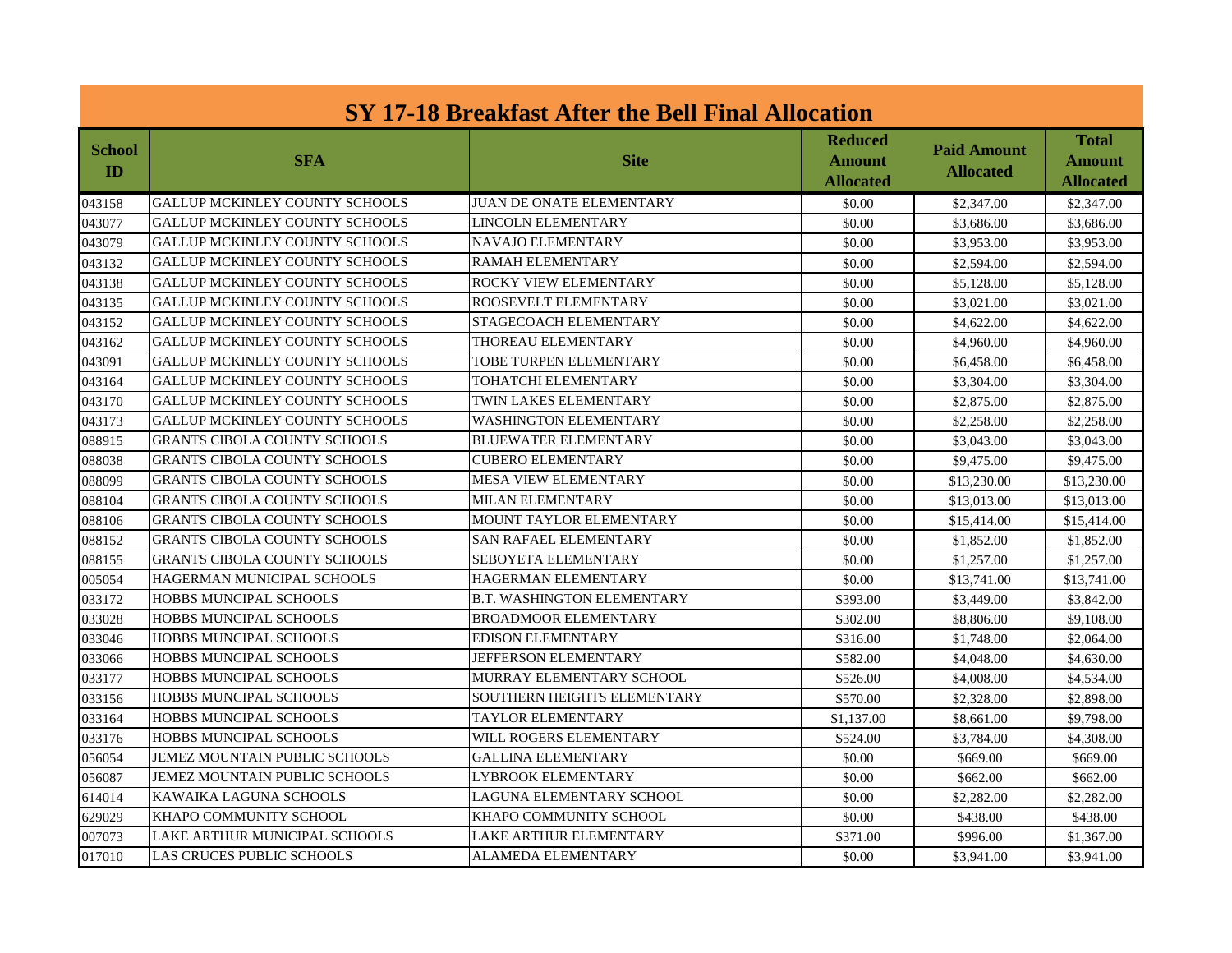| SY 17-18 Breakfast After the Bell Final Allocation |                                 |                                |                                              |                                        |                                            |
|----------------------------------------------------|---------------------------------|--------------------------------|----------------------------------------------|----------------------------------------|--------------------------------------------|
| <b>School</b><br><b>ID</b>                         | <b>SFA</b>                      | <b>Site</b>                    | <b>Reduced</b><br><b>Amount</b><br>Allocated | <b>Paid Amount</b><br><b>Allocated</b> | <b>Total</b><br>Amount<br><b>Allocated</b> |
| 017172                                             | LAS CRUCES PUBLIC SCHOOLS       | <b>BOOKER T. WASHINGTON</b>    | \$0.00                                       | \$2,685.00                             | \$2,685.00                                 |
| 017034                                             | LAS CRUCES PUBLIC SCHOOLS       | <b>CENTRAL ELEMENTARY</b>      | \$0.00                                       | \$2,172.00                             | \$2,172.00                                 |
| 017006                                             | LAS CRUCES PUBLIC SCHOOLS       | <b>CESAR CHAVEZ ELEMENTARY</b> | \$0.00                                       | \$4,799.00                             | \$4,799.00                                 |
| 017009                                             | LAS CRUCES PUBLIC SCHOOLS       | <b>COLUMBIA ELEMENTARY</b>     | \$0.00                                       | \$3,946.00                             | \$3,946.00                                 |
| 017036                                             | LAS CRUCES PUBLIC SCHOOLS       | <b>CONLEE ELEMENTARY</b>       | \$0.00                                       | \$4,146.00                             | \$4,146.00                                 |
| 017048                                             | LAS CRUCES PUBLIC SCHOOLS       | <b>DONA ANA ELEMENTARY</b>     | \$0.00                                       | \$3,026.00                             | \$3,026.00                                 |
| 017044                                             | LAS CRUCES PUBLIC SCHOOLS       | <b>EAST PICACHO ELEMENTARY</b> | \$0.00                                       | \$4,366.00                             | \$4,366.00                                 |
| 017059                                             | LAS CRUCES PUBLIC SCHOOLS       | HERMOSA HEIGHTS ELEMENTARY     | \$0.00                                       | \$4,067.00                             | \$4,067.00                                 |
| 017055                                             | LAS CRUCES PUBLIC SCHOOLS       | HILLRISE ELEMENTARY            | \$0.00                                       | \$4,428.00                             | \$4,428.00                                 |
| 017061                                             | LAS CRUCES PUBLIC SCHOOLS       | <b>JORNADA ELEMENTARY</b>      | \$0.00                                       | \$4,386.00                             | \$4,386.00                                 |
| 017065                                             | LAS CRUCES PUBLIC SCHOOLS       | LOMA HEIGHTS ELEMENTARY        | \$0.00                                       | \$4,160.00                             | \$4,160.00                                 |
| 017093                                             | LAS CRUCES PUBLIC SCHOOLS       | MAC ARTHUR ELEMENTARY          | \$0.00                                       | \$3,922.00                             | \$3,922.00                                 |
| 017097                                             | LAS CRUCES PUBLIC SCHOOLS       | <b>MESILLA ELEMENTARY</b>      | \$0.00                                       | \$2,623.00                             | \$2,623.00                                 |
| 017110                                             | LAS CRUCES PUBLIC SCHOOLS       | <b>MESILLA PARK ELEMENTARY</b> | \$0.00                                       | \$3,876.00                             | \$3,876.00                                 |
| 017014                                             | LAS CRUCES PUBLIC SCHOOLS       | <b>MONTE VISTA ELEMENTARY</b>  | \$0.00                                       | \$4,023.00                             | \$4,023.00                                 |
| 017140                                             | LAS CRUCES PUBLIC SCHOOLS       | <b>SUNRISE ELEMENTARY</b>      | \$0.00                                       | \$4,043.00                             | \$4,043.00                                 |
| 017145                                             | LAS CRUCES PUBLIC SCHOOLS       | <b>TOMBAUGH ELEMENTARY</b>     | \$0.00                                       | \$5,089.00                             | \$5,089.00                                 |
| 017150                                             | LAS CRUCES PUBLIC SCHOOLS       | UNIVERSITY HILLS ELEMENTARY    | \$0.00                                       | \$3,302.00                             | \$3,302.00                                 |
| 017166                                             | LAS CRUCES PUBLIC SCHOOLS       | <b>VALLEY VIEW ELEMENTARY</b>  | \$0.00                                       | \$3,250.00                             | \$3,250.00                                 |
| 069003                                             | LAS VEGAS CITY PUBLIC SCHOOLS   | EARLY CHILDHOOD CENTER         | \$0.00                                       | \$3,017.00                             | \$3,017.00                                 |
| 069045                                             | LAS VEGAS CITY PUBLIC  SCHOOLS  | <b>LEGION PARK ELEMENTARY</b>  | \$0.00                                       | \$3,098.00                             | \$3,098.00                                 |
| 069037                                             | LAS VEGAS CITY PUBLIC  SCHOOLS  | <b>LOS NINOS ELEMENTARY</b>    | \$0.00                                       | \$5,906.00                             | \$5,906.00                                 |
| 069058                                             | LAS VEGAS CITY PUBLIC SCHOOLS   | PAUL D. HENRY ELEMENTARY       | \$0.00                                       | \$2,349.00                             | \$2,349.00                                 |
| 069054                                             | LAS VEGAS CITY PUBLIC SCHOOLS   | SIERRA VISTA ELEMENTARY        | \$0.00                                       | \$3,120.00                             | \$3,120.00                                 |
| 056003                                             | LINDRITH AREA HERITAGE SCHOOL   | LINDRITH AREA HERITAGE SCHOOL  | \$0.00                                       | \$2,151.00                             | \$2,151.00                                 |
| 029034                                             | LORDSBURG MUNICIPAL SCHOOLS     | <b>CENTRAL ELEMENTARY</b>      | \$0.00                                       | \$921.00                               | \$921.00                                   |
| 029174                                             | LORDSBURG MUNICIPAL SCHOOLS     | <b>R.V. TRAYLOR ELEMENTARY</b> | \$0.00                                       | \$2,770.00                             | \$2,770.00                                 |
| 021085                                             | LOVING MUNICIPAL SCHOOLS        | <b>LOVING ELEMENTARY</b>       | \$0.00                                       | \$18,067.00                            | \$18,067.00                                |
| 075133                                             | MAGDALENA MUNICIPAL SCHOOLS     | MAGDALENA ELEMENTARY           | \$0.00                                       | \$581.00                               | \$581.00                                   |
| 011100                                             | MAXWELL MUNICIPAL SCHOOLS       | <b>MAXWELL ELEMENTARY</b>      | \$0.00                                       | \$2,762.00                             | \$2,762.00                                 |
| 078047                                             | MESA VISTA CONSOLIDATED SCHOOLS | <b>EL RITO ELEMENTARY</b>      | \$0.00                                       | \$1,621.00                             | \$1,621.00                                 |
| 078118                                             | MESA VISTA CONSOLIDATED SCHOOLS | <b>OJO CALIENTE ELEMENTARY</b> | \$0.00                                       | \$1,953.00                             | \$1,953.00                                 |
| 044059                                             | MORA INDEPENDENT SCHOOLS        | <b>HOLMAN ELEMENTARY</b>       | \$0.00                                       | \$824.00                               | \$824.00                                   |
| 044104                                             | MORA INDEPENDENT SCHOOLS        | <b>MORA ELEMENTARY</b>         | \$0.00                                       | \$3,736.00                             | \$3,736.00                                 |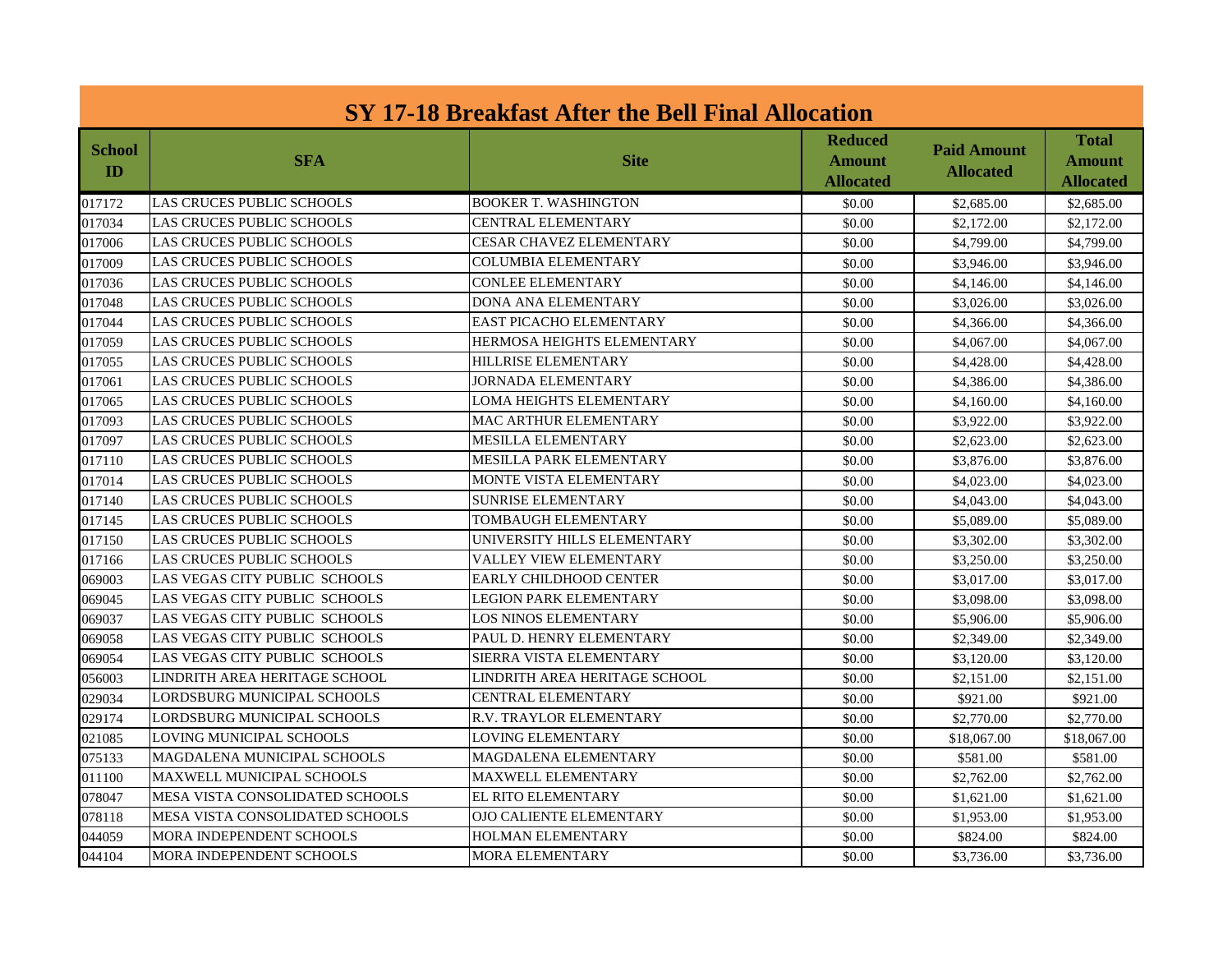| SY 17-18 Breakfast After the Bell Final Allocation |                                    |                                                             |                                              |                                        |                                                   |
|----------------------------------------------------|------------------------------------|-------------------------------------------------------------|----------------------------------------------|----------------------------------------|---------------------------------------------------|
| <b>School</b><br><b>ID</b>                         | <b>SFA</b>                         | <b>Site</b>                                                 | <b>Reduced</b><br><b>Amount</b><br>Allocated | <b>Paid Amount</b><br><b>Allocated</b> | <b>Total</b><br><b>Amount</b><br><b>Allocated</b> |
| 044002                                             | MORA INDEPENDENT SCHOOLS           | <b>MORA HEADSTART</b>                                       | \$0.00                                       | \$1,026.00                             | \$1,026.00                                        |
| 081001                                             | MORIARTY-EDGEWOOD SCHOOLS          | <b>ROUTE 66 ELEMENTARY</b>                                  | \$228.00                                     | \$943.00                               | \$1,171.00                                        |
| 070173                                             | PECOS INDEPENDENT SCHOOLS          | PECOS ELEMENTARY                                            | \$0.00                                       | \$17,127.00                            | \$17,127.00                                       |
| 077121                                             | PENASCO INDEPENDENT SCHOOLS        | PENASCO ELEMENTARY                                          | \$743.00                                     | \$6,185.00                             | \$6,928.00                                        |
| 072128                                             | POJOAQUE VALLEY PUBLIC SCHOOLS     | POJOAQUE INTERMEDIATE                                       | \$1,063.00                                   | \$20,190.00                            | \$21,253.00                                       |
| 057028                                             | PORTALES MUNICIPAL SCHOOLS         | <b>BROWN EARLY CHILDHOOD CENTER</b>                         | \$928.00                                     | \$20,860.00                            | \$21,788.00                                       |
| 057032                                             | PORTALES MUNICIPAL SCHOOLS         | <b>JAMES ELEMENTARY</b>                                     | \$1,673.00                                   | \$30,263.00                            | \$31,936.00                                       |
| 057155                                             | PORTALES MUNICIPAL SCHOOLS         | LINDSEY-STEINER ELEMENTARY                                  | \$1,712.00                                   | \$28,719.00                            | \$30,431.00                                       |
| 057160                                             | PORTALES MUNICIPAL SCHOOLS         | VALENCIA ELEMENTARY                                         | \$1,406.00                                   | \$28,579.00                            | \$29,985.00                                       |
| 003129                                             | <b>OUEMADO INDEPENDENT SCHOOLS</b> | <b>OUEMADO ELEMENTARY</b>                                   | \$107.00                                     | \$2,293.00                             | \$2,400.00                                        |
| 079001                                             | <b>OUESTA INDEPENDENT SCHOOLS</b>  | ALTA VISTA ELEMENTARY                                       | \$0.00                                       | \$8,041.00                             | \$8,041.00                                        |
| 079039                                             | <b>OUESTA INDEPENDENT SCHOOLS</b>  | RIO COSTILLA SOUTHWEST LEARNING ACADEMY                     | \$0.00                                       | \$1,502.00                             | \$1,502.00                                        |
| 009001                                             | <b>RATON PUBLIC SCHOOLS</b>        | <b>COLFAX COUNTY HEADSTART</b>                              | \$0.00                                       | \$623.00                               | \$623.00                                          |
| 009080                                             | <b>RATON PUBLIC SCHOOLS</b>        | <b>LONGFELLOW ELEMENTARY</b>                                | \$0.00                                       | \$3,917.00                             | \$3,917.00                                        |
| 009135                                             | <b>RATON PUBLIC SCHOOLS</b>        | RATON INTERMEDIATE SCHOOL                                   | \$0.00                                       | \$5,254.00                             | \$5,254.00                                        |
| 002135                                             | RESERVE INDEPENDENT SCHOOLS        | <b>RESERVE ELEMENTARY</b>                                   | \$0.00                                       | \$4,564.00                             | \$4,564.00                                        |
| 004041                                             | ROSWELL INDEPENDENT SCHOOLS        | <b>DEL NORTE ELEMENTARY</b>                                 | \$0.00                                       | \$21,121.00                            | \$21,121.00                                       |
| 004044                                             | ROSWELL INDEPENDENT SCHOOLS        | EAST GRAND PLAINS ELEMENTARY                                | \$0.00                                       | \$14,138.00                            | \$14,138,00                                       |
| 004050                                             | ROSWELL INDEPENDENT SCHOOLS        | EL CAPITAN ELEMENTARY                                       | \$0.00                                       | \$19,250.00                            | \$19,250.00                                       |
| 004100                                             | ROSWELL INDEPENDENT SCHOOLS        | MISSOURI AVENUE ELEMENTARY                                  | \$0.00                                       | \$16,461.00                            | \$16,461.00                                       |
| 004105                                             | ROSWELL INDEPENDENT SCHOOLS        | MONTERREY ELEMENTARY                                        | \$0.00                                       | \$23,356.00                            | \$23,356.00                                       |
| 004052                                             | ROSWELL INDEPENDENT SCHOOLS        | NANCY LOPEZ ELEMENTARY                                      | \$0.00                                       | \$12,355.00                            | \$12,355.00                                       |
| 004122                                             | ROSWELL INDEPENDENT SCHOOLS        | PARKVIEW EARLY LITERACY CENTER                              | \$0.00                                       | \$5,285.00                             | \$5,285.00                                        |
| 004126                                             | ROSWELL INDEPENDENT SCHOOLS        | PECOS ELEMENTARY                                            | \$0.00                                       | \$17,539.00                            | \$17,539.00                                       |
| 004120                                             | ROSWELL INDEPENDENT SCHOOLS        | <b>SUNSET ELEMENTARY</b>                                    | \$0.00                                       | \$14,382.00                            | \$14,382.00                                       |
| 004161                                             | ROSWELL INDEPENDENT SCHOOLS        | <b>VALLEY VIEW ELEMENTARY</b>                               | \$0.00                                       | \$25,120.00                            | \$25,120.00                                       |
| 004175                                             | ROSWELL INDEPENDENT SCHOOLS        | <b>WASHINGTON AVE ELEMENTARY</b>                            | \$0.00                                       | \$19,472.00                            | \$19,472.00                                       |
| 036001                                             | RUIDOSO MUNICIPAL SCHOOLS          | <b>GAVILON CANYON - RUIDOSO HEADSTART</b><br><b>PROGRAM</b> | \$0.00                                       | \$707.00                               | \$707.00                                          |
| 036115                                             | RUIDOSO MUNICIPAL SCHOOLS          | NOB HILL EARLY CHILDHOOD CENTER                             | \$0.00                                       | \$1,265.00                             | \$1,265.00                                        |
| 036145                                             | RUIDOSO MUNICIPAL SCHOOLS          | SIERRA VISTA PRIMARY                                        | \$0.00                                       | \$2,653.00                             | \$2,653.00                                        |
| 036160                                             | RUIDOSO MUNICIPAL SCHOOLS          | WHITE MOUNTAIN ELEMENTARY                                   | \$0.00                                       | \$4,211.00                             | \$4,211.00                                        |
| 089141                                             | SAINT ANTHONY ZUNI INDIAN SCHOOL   | SAINT ANTHONY ZUNI INDIAN SCHOOL                            | \$801.00                                     | \$8,782.00                             | \$9,583.00                                        |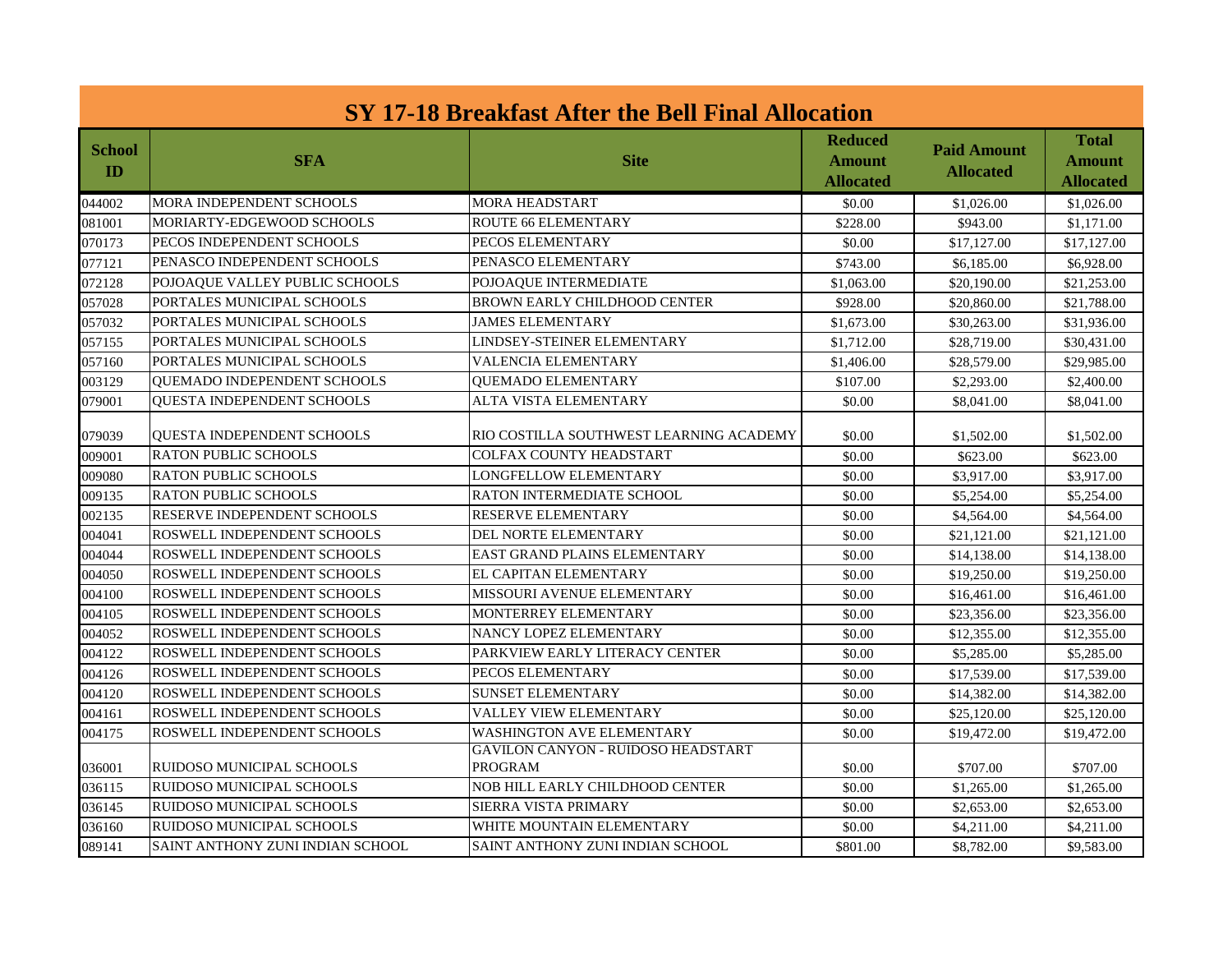| SY 17-18 Breakfast After the Bell Final Allocation |                                   |                                                   |                                              |                                        |                                            |
|----------------------------------------------------|-----------------------------------|---------------------------------------------------|----------------------------------------------|----------------------------------------|--------------------------------------------|
| <b>School</b><br>ID                                | <b>SFA</b>                        | <b>Site</b>                                       | Reduced<br><b>Amount</b><br><b>Allocated</b> | <b>Paid Amount</b><br><b>Allocated</b> | <b>Total</b><br>Amount<br><b>Allocated</b> |
| 043141                                             | <b>SAINT BONAVENTURE SCHOOL</b>   | <b>SAINT BONAVENTURE SCHOOL</b>                   | \$1,315.00                                   | \$7,438.00                             | \$8,753.00                                 |
| 088151                                             | SAINT JOSEPH MISSION SCHOOL       | SAINT JOSEPH MISSION SCHOOL                       | \$769.00                                     | \$3,162.00                             | \$3,931.00                                 |
| 088159                                             | SAINT TERESA AVILA SCHOOL         | <b>ST TERESA OF AVILA</b>                         | \$0.00                                       | \$2,524.00                             | \$2,524.00                                 |
| 063004                                             | SAN DIEGO RIVERSIDE SCHOOL        | <b>SAN DIEGO RIVERSIDE</b>                        | \$0.00                                       | \$299.00                               | \$299.00                                   |
| 071054                                             | <b>SANTA FE PUBLIC SCHOOLS</b>    | ASPEN COMMUNITY MAGNET SCHOOL                     | \$0.00                                       | \$2,473.00                             | \$2,473.00                                 |
| 071005                                             | SANTA FE PUBLIC SCHOOLS           | <b>CESAR CHAVEZ ELEMENTARY</b>                    | \$0.00                                       | \$5,702.00                             | \$5,702.00                                 |
| 071011                                             | SANTA FE PUBLIC SCHOOLS           | EL CAMINO REAL ACADEMY COMMUNITY<br><b>SCHOOL</b> | \$0.00                                       | \$8,628.00                             | \$8,628.00                                 |
| 071145                                             | <b>SANTA FE PUBLIC SCHOOLS</b>    | FRANCIS X. NAVA ELEMENTARY                        | \$0.00                                       | \$5,149.00                             | \$5,149.00                                 |
| 071070                                             | <b>SANTA FE PUBLIC SCHOOLS</b>    | <b>KEARNY ELEMENTARY</b>                          | \$0.00                                       | \$1,762.00                             | \$1,762.00                                 |
| 071170                                             | <b>SANTA FE PUBLIC SCHOOLS</b>    | NINA OTERO COMMUNITY SCHOOL                       | \$0.00                                       | \$2,545.00                             | \$2,545.00                                 |
| 071168                                             | SANTA FE PUBLIC SCHOOLS           | NYE EARLY CHILDHOOD CENTER                        | \$0.00                                       | \$1,040.00                             | \$1,040.00                                 |
| 071023                                             | SANTA FE PUBLIC SCHOOLS           | RAMIREZ THOMAS ELEMENTARY                         | \$1,802.00                                   | \$12,290.00                            | \$14,092.00                                |
| 071143                                             | SANTA FE PUBLIC SCHOOLS           | <b>SALAZAR ELEMENTARY</b>                         | \$0.00                                       | \$1,195.00                             | \$1,195.00                                 |
| 071130                                             | <b>SANTA FE PUBLIC SCHOOLS</b>    | <b>SWEENEY ELEMENTARY</b>                         | \$0.00                                       | \$6,272.00                             | \$6,272.00                                 |
| 071160                                             | SANTA FE PUBLIC SCHOOLS           | <b>TESUQUE ELEMENTARY</b>                         | \$0.00                                       | \$915.00                               | \$915.00                                   |
| 025015                                             | SANTA ROSA CONSOLIDATED SCHOOLS   | RITA A. MARQUEZ ELEMENTARY                        | \$0.00                                       | \$4,025.00                             | \$4,025.00                                 |
| 025144                                             | SANTA ROSA CONSOLIDATED SCHOOLS   | <b>SANTA ROSA ELEMENTARY</b>                      | \$0.00                                       | \$13,680.00                            | \$13,680.00                                |
| 023157                                             | SILVER CONSOLIDATED SCHOOLS       | HARRISON SCHMITT ELEMENTARY                       | \$0.00                                       | \$27,661.00                            | \$27,661.00                                |
| 023155                                             | SILVER CONSOLIDATED SCHOOLS       | SIXTH STREET ELEMENTARY                           | \$0.00                                       | \$6,785.00                             | \$6,785.00                                 |
| 631031                                             | <b>SKY CITY COMMUNITY SCHOOL</b>  | <b>SKY CITY COMM SCHOOL</b>                       | \$0.00                                       | \$5,269.00                             | \$5,269.00                                 |
| 074079                                             | SOCORRO CONSOLIDATED SCHOOLS      | <b>MIDWAY ELEMENTARY</b>                          | \$0.00                                       | \$3,103.00                             | \$3,103.00                                 |
| 074001                                             | SOCORRO CONSOLIDATED SCHOOLS      | PARKVIEW ELEMENTARY                               | \$0.00                                       | \$11,972.00                            | \$11,972.00                                |
| 074144                                             | SOCORRO CONSOLIDATED SCHOOLS      | SAN ANTONIO ELEMENTARY                            | \$0.00                                       | \$3,134.00                             | \$3,134.00                                 |
| 074156                                             | SOCORRO CONSOLIDATED SCHOOLS      | ZIMMERLY ELEMENTARY                               | \$0.00                                       | \$6,762.00                             | \$6,762.00                                 |
| 515001                                             | SOUTH VALLEY PREPARATORY SCHOOL   | <b>SOUTH VALLEY PREP</b>                          | \$100.00                                     | \$914.00                               | \$1,014.00                                 |
| 010056                                             | SPRINGER MUNICIPAL SCHOOLS        | FORRESTER ELEMENTARY                              | \$0.00                                       | \$2,648.00                             | \$2,648.00                                 |
| 010058                                             | SPRINGER MUNICIPAL SCHOOLS        | WILFERTH ELEMENTARY                               | \$0.00                                       | \$1,593.00                             | \$1,593.00                                 |
| 632032                                             | <b>TAOS DAY SCHOOL</b>            | TAOS DAY SCHOOL                                   | \$0.00                                       | \$1,465.00                             | \$1,465.00                                 |
| 555001                                             | TAOS INTERNATIONAL CHARTER SCHOOL | TAOS INTERNATIONAL SCHOOL                         | \$0.00                                       | \$1,339.00                             | \$1,339.00                                 |
| 076004                                             | TAOS MUNICIPAL SCHOOLS            | ARROYO DEL NORTE ELEMENTARY                       | \$0.00                                       | \$212.00                               | \$212.00                                   |
| 076175                                             | TAOS MUNICIPAL SCHOOLS            | <b>ENOS GARCIA ELEMENTARY</b>                     | \$0.00                                       | \$882.00                               | \$882.00                                   |
| 076133                                             | <b>TAOS MUNICIPAL SCHOOLS</b>     | RANCHOS DE TAOS ELEMENTARY                        | \$0.00                                       | \$600.00                               | \$600.00                                   |
| 638038                                             | TSIYA DAY SCHOOL                  | T'siya Day School                                 | \$0.00                                       | \$1,615.00                             | \$1,615.00                                 |